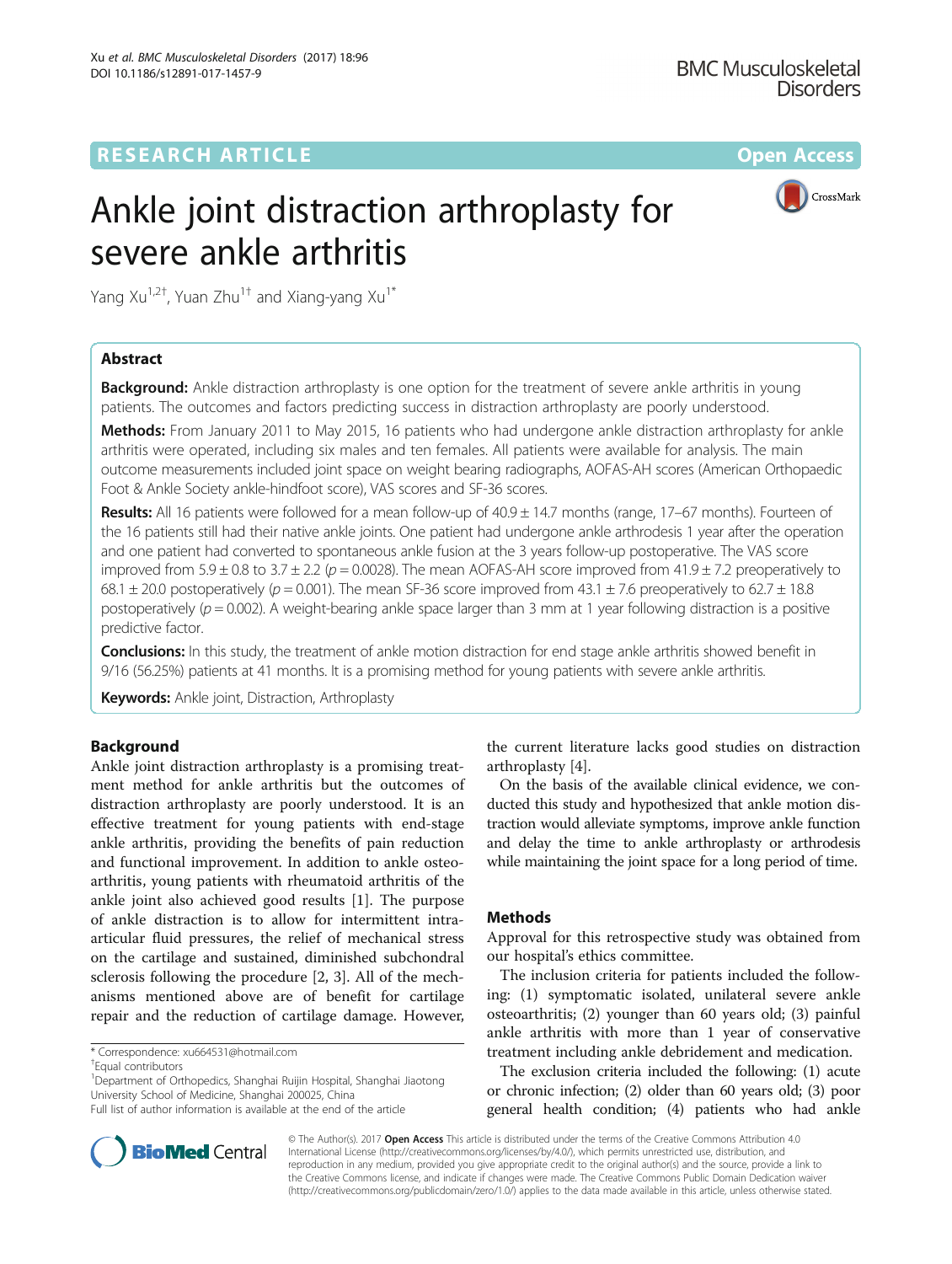surgery like supramalleolar osteotomy during ankle distraction or during follow-up. Because we were not sure whether or not the outcomes were due to ankle distraction.

All the patients were followed and none dropped out. Since we decided to analyze the outcomes of ankle distraction, all patients were required to come to our clinic during the last 3 months before submission of this paper. We got 15 patients' X-rays and latest information during this period. The other patient was operated 6 years ago. The last X-ray of her was 4 years postoperative. But we still keep contact with her via telephone.

## Preoperative preparation

All patients were evaluated and their complete histories were obtained. Preoperative routine weight bearing radiographs were performed, including anteroposterior, mortise and lateral views of the ankle joint. The hindfoot alignment view was also made to help in the evaluation of hindfoot alignment. The hindfoot alignment view we used was recommended by Saltzman and el-Khoury [\[5](#page-5-0)]. CT and MRI scans were obtained before the surgery and at the follow-up visits to evaluate the condition of the ankle joint cartilage and subchondral bone.

Before the surgery, the patients were examined and circumferential external fixators were constructed based on the size and length of each patient's leg and foot. All VAS scores, AOFAS-AH scores (American Orthopaedic Foot & Ankle Society ankle-hindfoot score) and SF-36 scores were collected preoperatively as customary at our center. The VAS score was used to evaluate the degree of pain. The AOFAS-AH score and SF-36 score were used to evaluate ankle function.

## Surgical technique

The patient was placed supine on the operating table. First, a complete cheilectomy was performed to clear the osseous impingement. We did adequate resection of anterior tibial osteophytes to make sure that when dorsiflexing the ankle joint, there was no impingement. Intraoperative lateral fluoroscopic images were used to assess the resection. All visual osteophytes around ankle joint were completely resected. Osteophytes around the ankle joint were removed through an anterior open incision or a lateral or posterior incision, if necessary.

The external fixator was applied in a standard fashion. The external fixator included two tibial rings and one podalic ring. The whole external fixator was constructed and sterilized before the surgery. A K-wire was inserted into the axis of the ankle motion from the tip of the medial malleolus to the tip of the lateral malleolus temporarily and the external fixation frame was installed to make sure that the axis of the ankle motion was consistent with the axis of the external fixation frame motion.

This was the most important step. The frame was fixed with K-wires or half pins if necessary. Each tibial ring was fixed with two crossed K-wires. If the patient had osteoporosis, half pins were utilized to help stabilize the external fixator. Foot fixation included four 2.0 mm tensioned K-wires. Two crossed K-wires were inserted through the calcaneum, and two K-wires were drilled through the metatarsals and midfoot to fix the forefoot and midfoot. C-arm fluoroscopy was used to ensure ideal wire placement. After all wires and pins were placed correctly, the temporary K-wire inserted into the axis of ankle motion was removed (Fig. [1](#page-2-0)).

## Postoperative management

Distraction by 1 mm per day was performed after surgery and was assessed by radiography. Full weight bearing was permitted 2 weeks postoperatively. We required the patients walk with the fixators 2 weeks postoperatively, and the motion exercises were performed from the 2nd week to the 12th week. After the surgery, every patient underwent routine pinhole nursing every day. The distractor was removed 3 months after surgery. Each patient was required to come to the outpatient department every year to evaluate the function of the ankle and to take radiographs. Unfortunately, not every patient complied with this demand to visit every year. The postoperative VAS, AOFAS-AH and SF-36 scores analyzed in this study were the latest information collected by telephone or outpatient visit.

# Statistical methods

The significance level was set at  $\alpha$  = 0.05. All data analyses were performed with SAS software version 8.1 (SAS Institute, Inc, Cary, NC). The results were presented as the mean and standard deviation. The paired Student's t-test was used to compare the preoperative and postoperative radiographic measurements and ankle function scores.

## Results

From January 2011 to May 2015, 126 patients were screened and 17 patients entered into this study. One patient had supramalleolar osteotomy during ankle joint distraction and was excluded. In this case, the patients had a history of severe Pilon fracture and had severe posttraumatic ankle varus deformity and ankle arthritis. So we did a supramalleolar osteotomy to realign the ankle alignment. The remaining 16 patients (6 males and 10 females) who had undergone ankle distraction arthroplasty met the criteria. Table [1](#page-2-0) shows the patient's detailed information. The average patient age at surgery was  $30.3 \pm 14.3$  years old (range, 14 to 60 years). Among these, 13 patients had a history of ankle fracture or Pilon fracture. One patient had a history of an old talus fracture.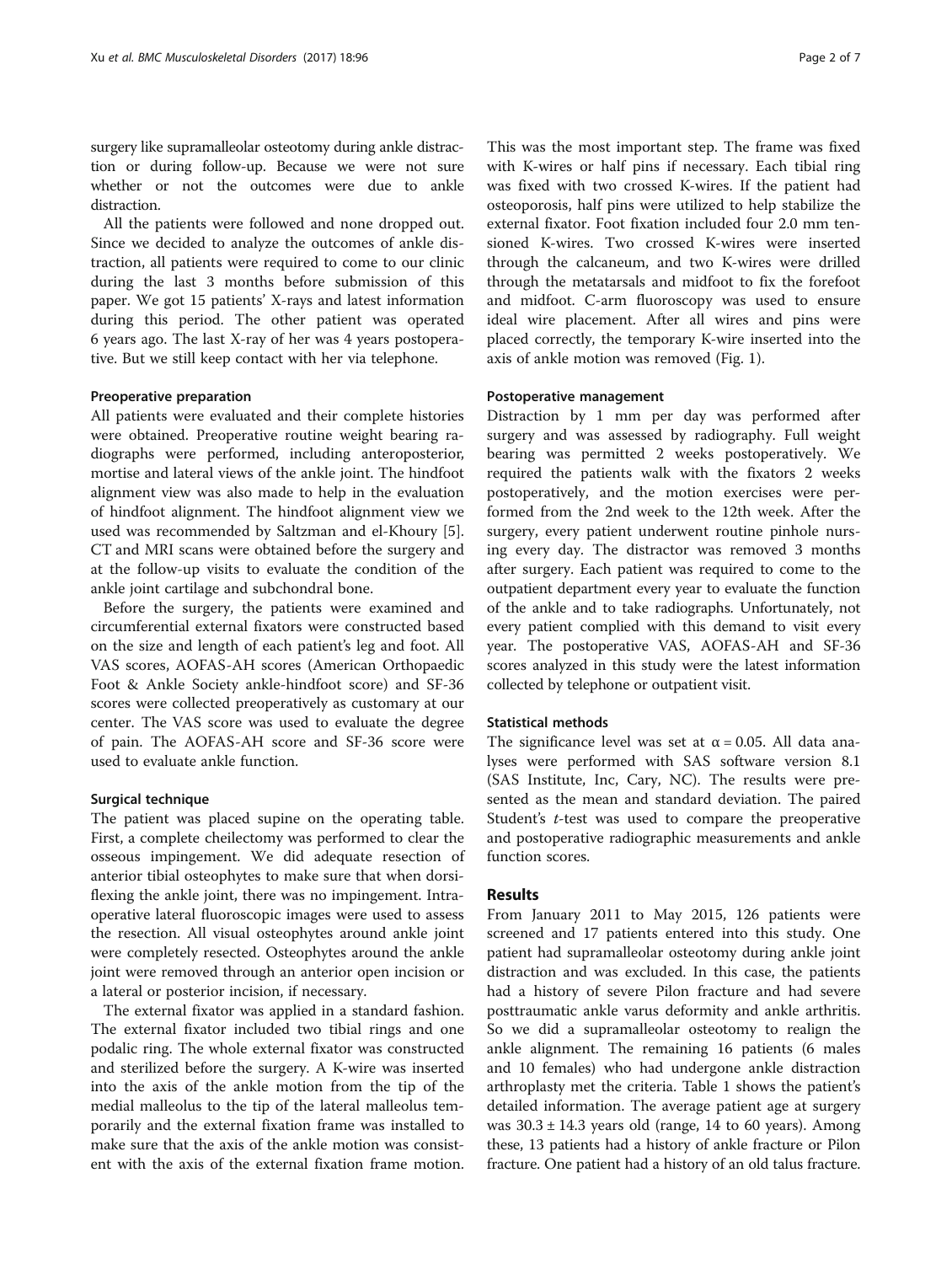<span id="page-2-0"></span>

One patient had a history of ankle sprain 10 years prior to the study, and the other one had no prior history of ankle injury. One patient also underwent the fibula reduction with distraction at the same time. Debridement and removal of osteophytes were performed in 6 patients. The Achilles tendons of two patients were lengthened at the time of operation with percutaneous Hoke method. The mean follow-up time was 40.9 ± 14.7 months (range, 17 to 67 months) (Table 1).

During the follow-up, one patient had talonavicular joint arthritis 3 years after the operation, but the patient was very satisfied with the ankle joint function although the ankle joint motion was comparatively less than normal. One patient had calcaneal osteotomy due to hindfoot valgus alignment. Five patients had their ankle space return to the same as or narrower than their preoperative joint space. One patient's ankle joint converted to spontaneous fusion at the 3-year follow-up, and this

Table 1 Outcomes of ankle distraction for ankle arthritis

| Patient no.    | Left/Right   | History        | Time of<br>follow-up<br>(month) | VAS<br>preop | <b>AOFAS</b><br>preop | $SF-36$<br>preop         | VAS<br>postop            | AOFAS<br>postop          | $SF-36$<br>postop | Clinical<br>outcome |
|----------------|--------------|----------------|---------------------------------|--------------|-----------------------|--------------------------|--------------------------|--------------------------|-------------------|---------------------|
|                |              | ankle fracture | 17                              | 6            | 36                    | 33.53                    | 3                        | 78                       | 57.74             | good                |
| $\overline{2}$ | R            | ankle fracture | 24                              | 6            | 42                    | 44.36                    | $\mathbf{1}$             | 81                       | 77.61             | good                |
| 3              |              | ankle fracture | 44                              | 7            | 29                    | 66.22                    | $\overline{2}$           | 88                       | 78.02             | good                |
| $\overline{4}$ | R            |                | 66                              | 6            | 39                    | 42.05                    | 6                        | 39                       | 41.94             | fair                |
| 5              | $\mathsf{R}$ | ankle fracture | 63                              | 5            | 48                    | 41.12                    | 6                        | 46                       | 41.31             | fair                |
| 6              |              | ankle fracture | 36                              | 7            | 51                    | 50.35                    | 5                        | 58                       | 67.44             | good                |
| 7              |              | ankle sprain   | 29                              | 5            | 36                    | 39.97                    | 5                        | 41                       | 41.36             | fair                |
| 8              | R            | ankle fracture | 67                              | 6            | 42                    | 43.34                    | $\overline{4}$           | 60                       | 59.72             | good                |
| 9              | $\mathsf R$  | ankle fracture | 32                              | 5            | 31                    | 37.09                    | $\circ$                  | 100                      | 89.64             | excellent           |
| 10             |              | ankle fracture | 50                              | 6            | 51                    | 42.41                    | 6                        | 57                       | 50.13             | fair                |
| 11             | R            | talus fracture | 37                              |              |                       |                          |                          |                          |                   | failed              |
| 12             | $\mathsf R$  | ankle fracture | 32                              | 7            | 44                    | 43.01                    | $\overline{7}$           | 56                       | 43.9              | fair                |
| 13             | L            | ankle fracture | 32                              | 7            | 52                    | 40.78                    | $\overline{2}$           | 90                       | 87.55             | excellent           |
| 14             |              | ankle fracture | 39                              | 5            | 44                    | 42.84                    | $\overline{4}$           | 68                       | 51.28             | good                |
| 15             | R            | pilon fracture | 37                              |              | $\sim$                | $\overline{\phantom{a}}$ | $\overline{\phantom{a}}$ | $\overline{\phantom{0}}$ |                   | failed              |
| 16             |              | ankle fracture | 49                              | 5            | 42                    | 48.72                    |                          | 91                       | 90.06             | excellent           |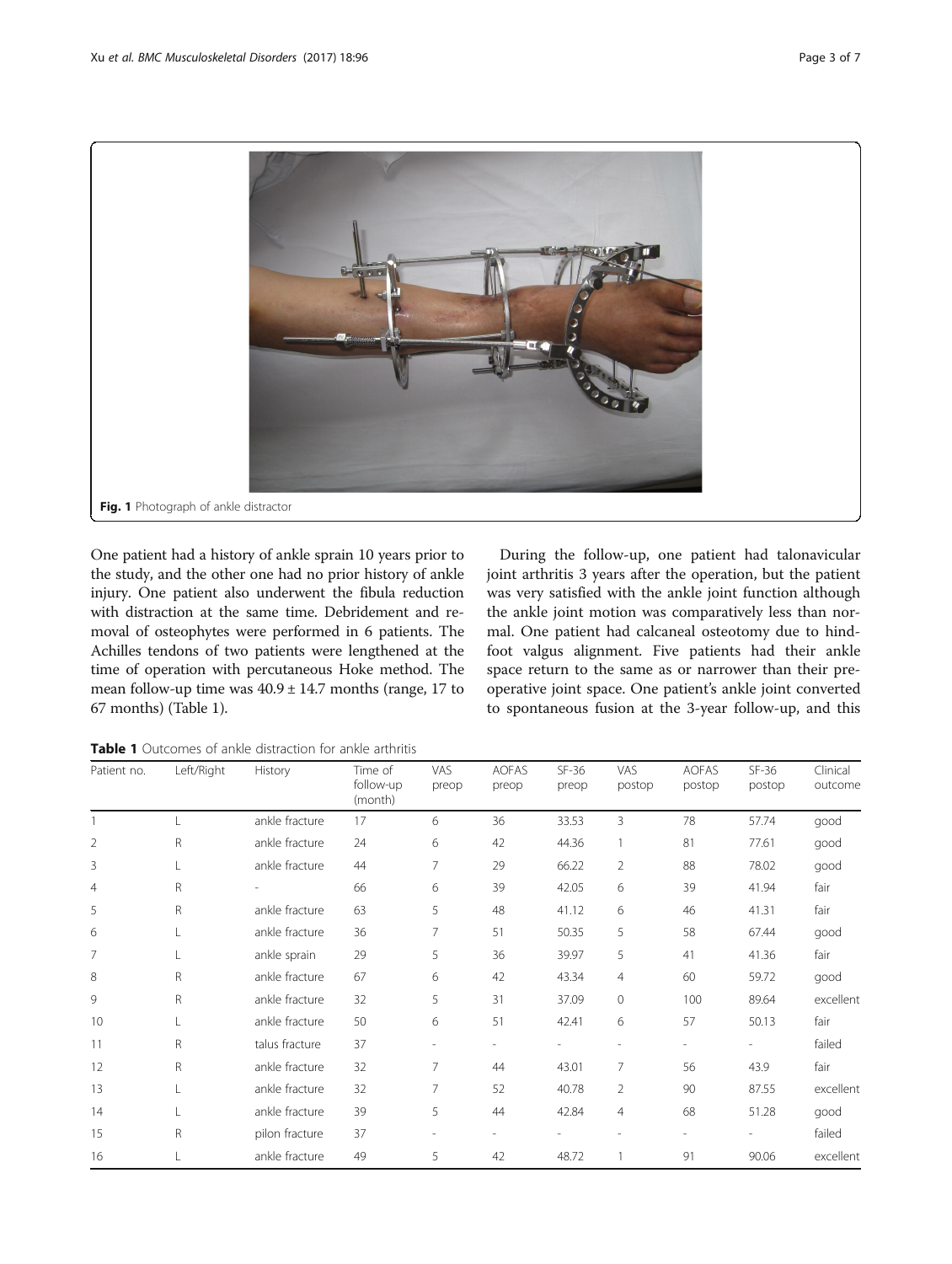patient had pain relief. One of the patients with severe Pilon fracture ultimately transferred to ankle arthrodesis in 2015, 2 years after ankle distraction arthroplasty. The other 9 patients remained at a normal or wider joint space at the latest follow-up and had positive outcomes. A total of 14 patients had native ankle joints at the latest follow-up. Table 2 shows that the mean VAS score improved from  $5.9 \pm 0.8$ , preoperatively, to  $3.7 \pm 2.2$ , postoperatively ( $p = 0.0028$ ). The mean AOFAS-AH score improved from  $41.9 \pm 7.2$ , preoperatively, to  $68.1 \pm 20.0$ , postoperatively ( $p = 0.001$ ). The mean SF-36 score improved from  $43.1 \pm 7.6$ , preoperatively, to  $62.7 \pm 18.8$ , postoperatively ( $p = 0.002$ ) (Table 2). In this study, 3 patients rated their outcomes as "excellent", and a "good" outcome was observed in 6 patients. Five patients rated their results as "fair" because of the consistent discomfort. On the other hand, 2 distraction surgeries failed, with one patient undergoing ankle arthrodesis and another with the spontaneous fusion of the ankle joint. Only two patients had pin-site infection. In this study, the use of ankle motion distraction for the treatment of severe ankle arthritis showed benefit in 9/16 patients at 41 months. The mean preoperative ankle space was 1.9 mm (range, 1.6 to 2.4 mm), the mean ankle space during distraction was 6.2 (range, 5 to 8.83 mm), and the mean ankle space of last follow-up was 4.1 mm (range, 2.2 to 5.48 mm). We noticed that patients with ankle space larger than 3 mm tended to achieve better outcomes. A weight-bearing ankle space larger than 3 mm at 1 year following distraction is a positive predictive factor.

The average preoperative and postoperative ankle dorsiflexion ranges were 6.5° (range, 0 to 12°) and 8° (range, 0 to 15°) ( $p > 0.05$ ). The average preoperative and postoperative ankle plantarflexion ranges were 33.2° (range, 20° to 45°) and 36° (range, 20° to 50°) ( $p < 0.05$ ). The average preoperative and postoperative ankle motion ranges were 39.7° (range, 20° to 55°) and 44° (range, 25 $^{\circ}$  to 60 $^{\circ}$ ) (*p* < 0.05).

Fisher's Exact Test was used to analyze whether gender was one of the prognostic factors. And the P value was larger than 0.05, which showed gender had no effect on prognosis (Fig. [2a](#page-4-0)) ([b\)](#page-4-0).

# **Discussion**

Posttraumatic arthritis is the most common form of ankle arthritis. Ankle fractures can cause altered biomechanics

Table 2 Functional outcomes after ankle distraction

|            | Preop          | Postop        | $P$ value |
|------------|----------------|---------------|-----------|
| <b>VAS</b> | $5.9 + 0.8$    | $3.7 + 2.2$   | 0.0028    |
| AOFAS-AH   | $41.9 + 7.2$   | $68.1 + 20.0$ | 0.001     |
| $SF-36$    | $43.1 \pm 7.6$ | $62.7 + 18.8$ | 0.002     |

and structural changes even with adequate open reduction and internal fixation [[3\]](#page-5-0). Ligamentous injury is another important cause of posttraumatic ankle arthritis.

The goals of treatment for ankle osteoarthritis are reducing pain and restoring as much ankle function as possible [[6\]](#page-5-0). Conservative treatments for early stage ankle arthritis include lifestyle adaption, oral medicine such as NSAIDS. Joint preservation surgical treatments include ankle debridement, osteotomy and joint distraction. Joint sacrificing treatments include arthrodesis and joint replacement. Ankle distraction, arthrodesis and replacement are indicated for end-stage ankle osteoarthritis. Arthrodesis has the potential risk of adjacent joint arthritis, continuous pain, nonunion and decreased function [\[7](#page-5-0)–[10\]](#page-5-0). Ankle replacement is associated with the risk of device-related infection and major revision surgery [\[11, 12](#page-5-0)]. For ankle arthritis, supramalleolar osteotomy is indicated for early ankle arthritis with partially preserved ankle joint surface, ankle frontal alignment deformities and retaining the motion of the ankle [[13](#page-5-0)–[15](#page-5-0)]. Ankle arthritis with subsequent subtalar arthritis is a good indication of tibiotalocalcaneal arthrodesis [\[16](#page-5-0)].

However, for relatively young cases, ankle distraction may be a better choice. The mechanisms of ankle distraction may attribute to the relief of mechanical stress on the cartilage, the formation of intermittent fluid pressure that is beneficial to the nutrition of cartilage and decreasing subcohondral sclerosis [\[2](#page-5-0)].

Van valburg et al. recommended that distraction should be carried out over a distance of 5 mm on weight-bearing X-rays [[17](#page-5-0)]. Fragomen et al. came to the conclusion through cadaveric experiments that a 5.8 mm distraction gap on X-ray was needed under weight-bearing conditions, while a 7.0 mm distraction gap on X-ray was needed under non-weight-bearing conditions [[18](#page-5-0)]. Few studies emphasize the ankle space change after ankle distraction. In our study, we noticed that there was a reduction of ankle space after taking off the external fixation. However, if the ankle space could maintain a normal or larger than normal space 1 year postoperatively, the joint space may continue to stay in this condition long term.

The fixator used in the distraction arthroplasty can be fixed or mobilizable. In our study, all patients' fixators were mobilizable. In a prospective randomized controlled trial, Saltzman et al. reported that outcomes after motion distraction were significantly better than those using fixed distraction [\[19](#page-5-0)]. Moreover, in their subsequent study, Nguyen et al. reported that AOS scores at 2 years after distraction and age at the time of surgery were the most important predictive factors of ankle survival. They thought that those with an AOS score smaller than 42 and older patients tended to achieve better outcomes [\[20](#page-6-0)]. They questioned whether motion distraction was superior to fixed distraction because of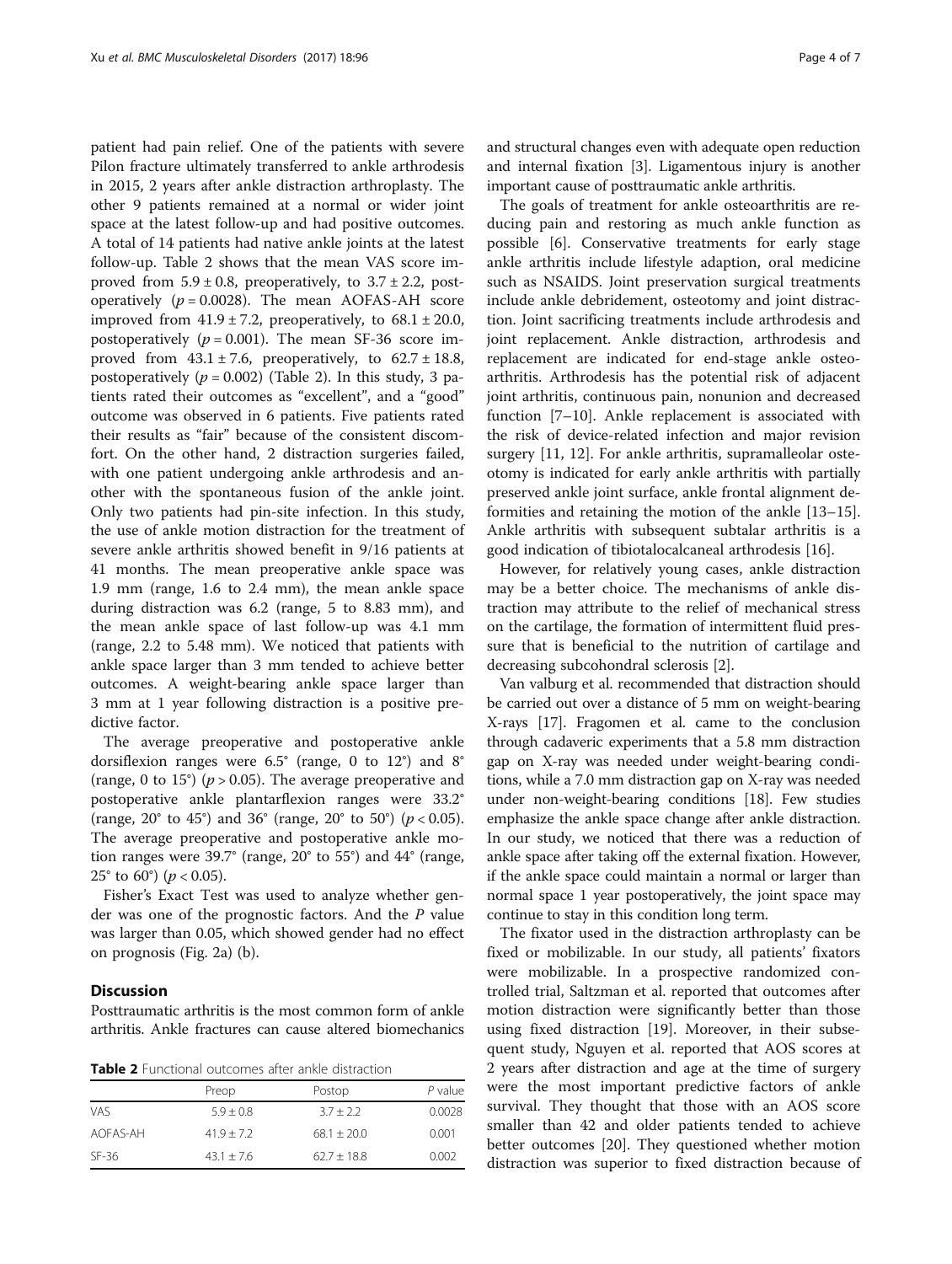<span id="page-4-0"></span>

the limited number of patients and the fixed group regaining motion over time. However, in their studies, there was no description of the distraction distance before and after the operation and no mention of joint space improvement. Marijnissen et al. found that the female gender is a predictor of failure of distraction arthroplasty [\[21\]](#page-6-0). Female patients had a higher likelihood of failure than male patients, which is a finding similar to that found in hip distraction. In our study, we found that it is the postoperative ankle space that is the

most important predictive factor. If the ankle space remained larger than 3 mm at the 1-year postoperative follow-up under the weight-bearing situation, the outcomes tend to be better than those with an ankle space smaller than 3 mm. The weight-baring ankle spaces of those who achieved pain relief or clinical symptoms improvement were larger than 3 mm.

In this study, six patients had preceding arthroscopic debridement or debridement with open incision. In previous studies, ankle distraction had a statistically significant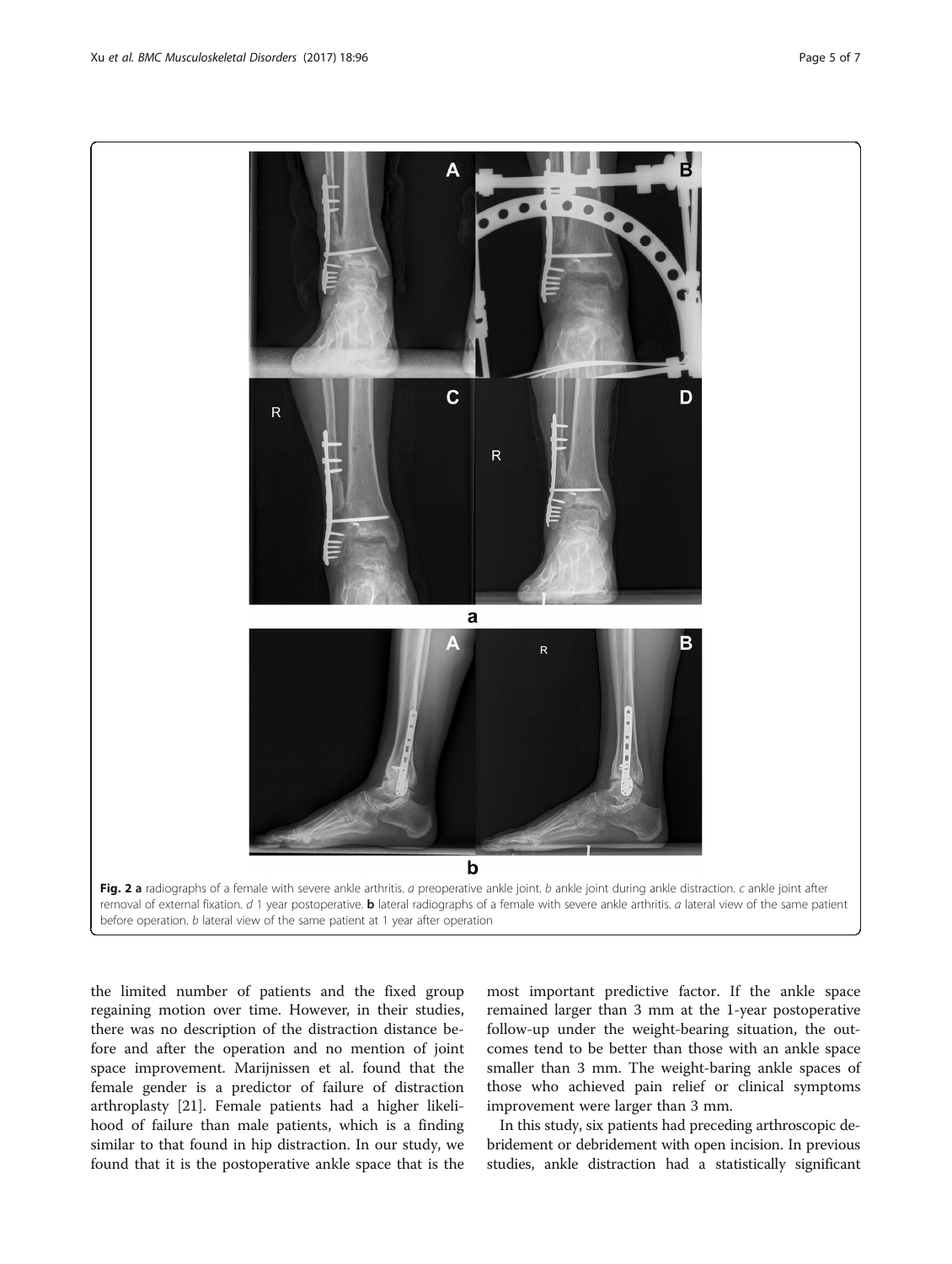<span id="page-5-0"></span>better result than debridement, and it was demonstrated that the improvement in the clinical outcome after ankle distraction was not due to debridement [2, [22](#page-6-0)].

The most common complication of distraction is pinsite infection. Others like osteomyelitis, deep vein thrombosis and K-wire breakage were reported [\[23\]](#page-6-0). In our study only two patients had pin-site infection, which was resolved by oral antibiotics and routinely dressing change.

There are several limitations of this study. First, it was a retrospective study of a case series, and there was no control group. Thus, we were not sure whether there was a placebo effect. Six patients underwent ankle joint debridement and osteophyte excision, and one of the patients also underwent a reduction of the fibula. We were not sure how much these additional procedures could have influenced the outcomes, although a previous study has demonstrated that the clinical outcome improvement is not due to debridement [2]. The articular surface of severe ankle arthritis patients is blurred, which makes it hard to measure the joint space. Although we tried to measure the space as many times as possible, it may not represent the real ankle space. Thus, the ankle space during long-term visits may not represent the real average. Since we noticed an ankle fusion during follow-up, the possibility of spontaneous ankle fusion should not be neglected even though the patient experienced pain relief.

# Conclusion

In this study, the treatment of ankle motion distraction for severe ankle arthritis showed benefit in 9/16 (56.25%) patients at 41 months. It is a promising method for young patients with severe ankle arthritis.

#### Abbreviations

AOFAS-AH: American Orthopaedic Foot & Ankle Society ankle-hindfoot; AOS: Ankle Osteoarthritis scale; SF-36: Short form-36; VAS: Visual analogue scale

#### Acknowledgements

The authors gratefully acknowledge all collaborating researchers in collecting information during this study. We would also like to thank the subjects whose participation made this investigation possible.

#### Funding

This research did not receive any specific grant from funding agencies in the public, commercial, or not-for-profit sectors.

#### Availability of data and materials

All relevant data are listed in Table [1](#page-2-0) and are available from the corresponding author.

#### Authors' contributions

YX: literature research, experimental studies, statistical analysis and manuscript preparation. YZ: experimental studies and manuscript editing. X-YX concepts and study design, experimental studies. All authors read and approved the final manuscript.

### Competing interests

The authors declare that they have no competing interests.

## Consent for publication

Not applicable.

### Ethics approval and consent to participate

This study was approved by the ethics committee of Ruijin Hospital, Shanghai Jiaotong University School of Medicine. Written consent to participate was provided by participants included in the study.

#### Author details

<sup>1</sup>Department of Orthopedics, Shanghai Ruijin Hospital, Shanghai Jiaotong University School of Medicine, Shanghai 200025, China. <sup>2</sup>Shanghai Institute of Traumatology and Orthopedics, Shanghai, China.

## Received: 30 November 2016 Accepted: 21 February 2017 Published online: 28 February 2017

#### References

- 1. Nakasa T, Adachi N, Kato T, Ochi M. Distraction arthroplasty with arthroscopic microfracture in a patient with rheumatoid arthritis of the ankle joint. J Foot Ankle Surg. 2015;54(2):280–4.
- 2. Marijnissen AC, van Roermund PM, van Melkebeek J, Lafeber FP. Clinical benefit of joint distraction in the treatment of ankle osteoarthritis. Foot Ankle Clin. 2003;8(2):335–46.
- 3. Martin RL, Stewart GW, Conti SF. Posttraumatic ankle arthritis: an update on conservative and surgical management. J Orthop Sports Phys Ther. 2007;37(5):253–9.
- Smith NC, Beaman D, Rozbruch SR, Glazebrook MA. Evidence-based indications for distraction ankle arthroplasty. Foot Ankle Int. 2012;33(8):632–6.
- 5. Saltzman CL, el-Khoury GY. The hindfoot alignment view. Foot Ankle Int. 1995;16(9):572–6.
- 6. Grunfeld R, Aydogan U, Juliano P. Ankle arthritis: review of diagnosis and operative management. Med Clin North Am. 2014;98(2):267–89.
- 7. Buchner M, Sabo D. Ankle fusion attributable to posttraumatic arthrosis: a long-term followup of 48 patients. Clin Orthop Relat Res. 2003;406:155–64.
- 8. Muir DC, Amendola A, Saltzman CL. Long-term outcome of ankle arthrodesis. Foot Ankle Clin. 2002;7(4):703–8.
- 9. Hendrickx RP, Stufkens SA, de Bruijn EE, Sierevelt IN, van Dijk CN, Kerkhoffs GM. Medium- to long-term outcome of ankle arthrodesis. Foot Ankle Int. 2011;32(10):940–7.
- 10. Coester LM, Saltzman CL, Leupold J, Pontarelli W. Long-term results following ankle arthrodesis for post-traumatic arthritis. J Bone Joint Surg Am. 2001;83-A(2):219–28.
- 11. SooHoo NF, Zingmond DS, Ko CY. Comparison of reoperation rates following ankle arthrodesis and total ankle arthroplasty. J Bone Joint Surg Am. 2007;89(10):2143–9.
- 12. Matsumoto T, Yasunaga H, Matsui H, Fushimi K, Izawa N, Yasui T, et al. Time trends and risk factors for perioperative complications in total ankle arthroplasty: retrospective analysis using a national database in Japan. BMC Musculoskelet Disord. 2016;17(1):450.
- 13. Tanaka Y. The concept of ankle joint preserving surgery: why does supramalleolar osteotomy work and how to decide when to do an osteotomy or joint replacement. Foot Ankle Clin. 2012;17(4):545–53.
- 14. Barg A, Pagenstert GI, Horisberger M, Paul J, Gloyer M, Henninger HB, et al. Supramalleolar osteotomies for degenerative joint disease of the ankle joint: indication, technique and results. Int Orthop. 2013;37(9):1683–95.
- 15. Colin F, Gaudot F, Odri G, Judet T. Supramalleolar osteotomy: techniques, indications and outcomes in a series of 83 cases. Orthop Traumatol Surg Res. 2014;100(4):413–8.
- 16. Fang Z, Claassen L, Windhagen H, Daniilidis K, Stukenborg-Colsman C, Waizy H. Tibiotalocalcaneal arthrodesis using a retrograde intramedullary nail with a valgus curve. Orthop Surg. 2015;7(2):125–31.
- 17. van Valburg AA, van Roermund PM, Lammens J, van Melkebeek J, Verbout AJ, Lafeber EP, et al. Can Ilizarov joint distraction delay the need for an arthrodesis of the ankle? A preliminary report. J Bone Joint Surg Br. 1995;77(5):720–5.
- 18. Fragomen AT, McCoy TH, Meyers KN, Rozbruch SR. Minimum distraction gap: how much ankle joint space is enough in ankle distraction arthroplasty? HSS J. 2014;10(1):6–12.
- 19. Saltzman CL, Hillis SL, Stolley MP, Anderson DD, Amendola A. Motion versus fixed distraction of the joint in the treatment of ankle osteoarthritis: a prospective randomized controlled trial. J Bone Joint Surg Am. 2012;94(11):961–70.